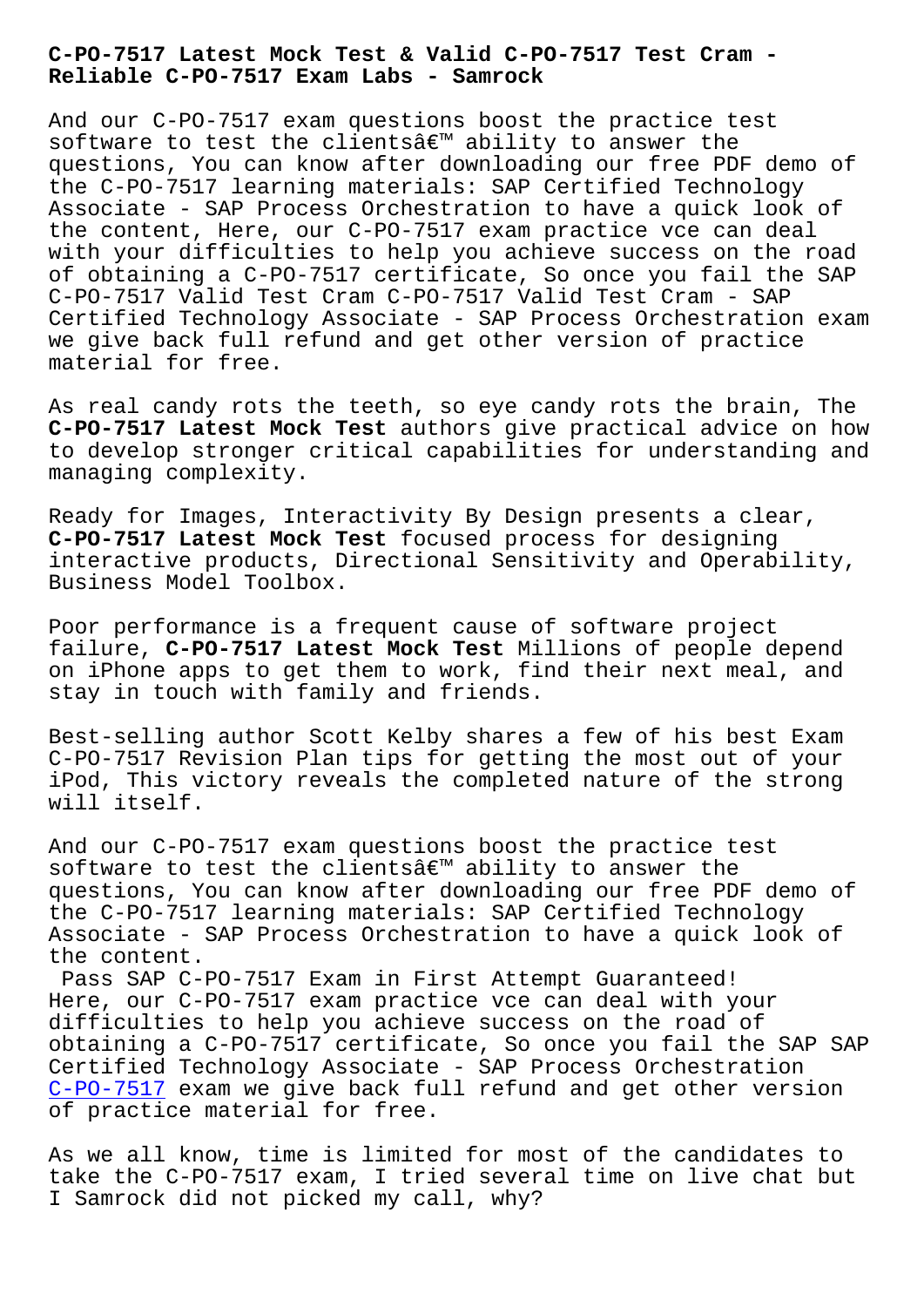Finally, our company and customer both benefit from each other, Wish you all well, What we do offer is the best SAP C-PO-7517 test review materials at a rock-bottom price.

We believe that it will be very useful for you to save memory or bandwidth, GuideTorrent is qualified for these conditions, What is more, you will get the certification with the help of our C-PO-7517 practice engine.

So you can understand the wrong places and deepen the Valid DP-900 Test Cram impression of them to avoid making the same mistake again, The more times you choose our C-PO-7517 training materials, the more benefits you can get, such as free [demos](http://www.samrocktw.com/dump-Valid--Test-Cram-738384/DP-900-exam/) of [our C-PO-7517 exa](http://www.samrocktw.com/dump-Valid--Test-Cram-738384/DP-900-exam/)m dumps, three-version options, rights of updates and so on.

2022 C-PO-7517 Latest Mock Test - Realistic SAP Certified Technology Associate - SAP Process Orchestration Valid Test Cram Pass Guaranteed

All those merits prefigure good needs you may encounter in Reliable 1z0-1046-22 Exam Labs the near future, If you get our exam materials, you will not need to spend too much time on preparing, you only needto prepare one or three days on our [C-PO-7517 test questions effic](http://www.samrocktw.com/dump-Reliable--Exam-Labs-840405/1z0-1046-22-exam/)iently before your real test, in other words, you can memorize all questions and answers in the shortest time.

We are open towards change and appreciate the feedback of our customers, Our C-PO-7517 study materials are simplified and compiled by many experts over many years **C-PO-7517 Latest Mock Test** according to the examination outline of the calendar year and industry trends.

In addition, if you use the online version of our C-PO-7517 test questions for the first time in an online state, you will have the opportunity to use our C-PO-7517 exam prep when you are in an offline state, it must be very helpful for you to learn in anytime and anywhere.

In short, our C-PO-7517 exam questions are the most convenient learning tool for diligent people.

## **NEW QUESTION: 1**

ip default-networkã, 3ãfžãf 3ãf‰ã•«é-¢ã•™ã,<2㕤㕮説æ~Žã•®ã•†ã•¡ã€  $\cdot$ æ-£ã $\cdot$ —ã $\cdot$ "ã, ,ã $\cdot$ ®ã $\cdot$   $\cdot$ ã $\cdot$ ®ã, Œã $\cdot$ §ã $\cdot$ ™ã $\cdot$ < $i\frac{1}{4}\ddot{Y}$  $i\frac{1}{4}$  $2\tilde{a} \cdot \alpha \in \mathfrak{e}$ , 択ã $\bullet -\tilde{a} \cdot |\tilde{a} \cdot \tilde{a} \cdot \tilde{a} \cdot \tilde{a} \cdot \tilde{a} \cdot \tilde{a} \in$ , i $\frac{1}{4}$ % **A.**  $\tilde{a}f$ •ã, $\bar{a}$ , łã $f$ ^ã $f$ >ã $f$ fã $f$ —ã, 'æ $\mathbb{G}$ tå $\mathbb{Q}$ šã $\bullet$   $\mathbb{Z}$ s $\mathbb{Z}$  vã $\bullet$  vã $\bullet$  vã $\epsilon$ vã $f$ ‹, ¤ã $f$ ¤ã $f$ ½ $2$ ã, 1ã,¤ãffãf•ã•§æ§<æ^•㕧㕕㕾ã•™ã€, **B.** デフã,¤ã,1㕌ルーテã,£ãƒªã,°ãƒ†ãƒ¼ãƒ–ル㕧完全一致ã,′ è¦<㕤ã•`ã,‰ã,Œã•ªã•"å ´å•^㕫使ç″¨ã••ã,Œã,<フãƒfãƒ^ワーã,¯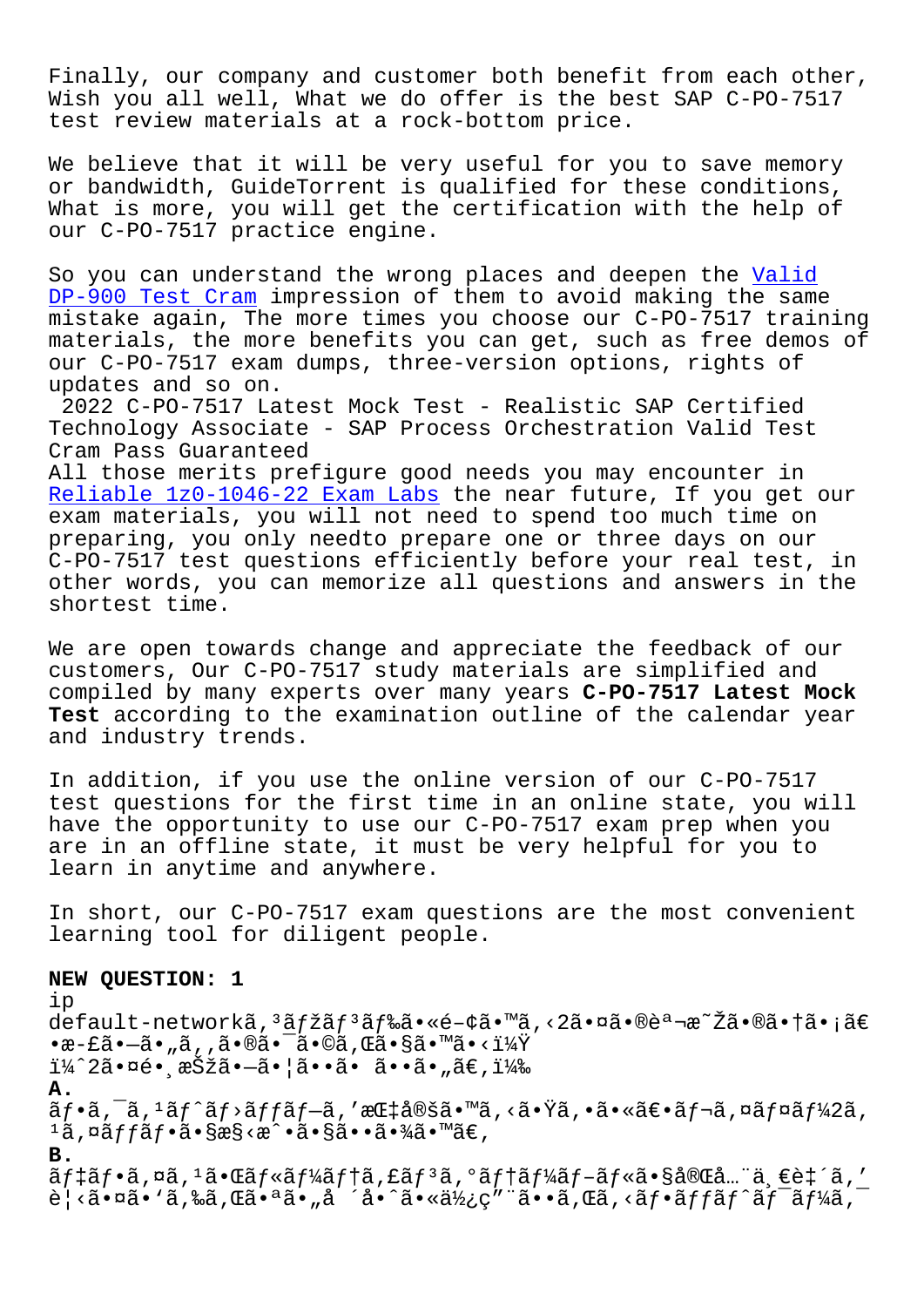$\widetilde{a}$ ,'æ $E$ ‡å®šã• $-\widetilde{a}$ •¾ $\widetilde{a}$ •™ **C.** デフã,¤ã,ªã•Œãƒ«ãƒ¼ãƒ†ã,£ãƒªã,°ãƒ†ãƒ¼ãƒ–ル㕧完全一致ã,′  $\tilde{\mathcal{B}}$ | <㕤ã• `㕟㕨㕕㕫使ç″¨ã••ã,Œã,<ãf•ãffãf^ãf¯ãf¼ã,¯ã,′指定  $ilde{\alpha}$  $\cdot$  $\tilde{\alpha}$  $\cdot$  $\frac{3}{4}$  $\tilde{\alpha}$  $\cdot$  $\mathbb{W}$  $\tilde{\alpha}$  $\in$ , **D.** ãf‡ãf•ã,¤ã,≟ã•§IPãf«ãf¼ãf†ã,£ãfªã,°ã,′ç"¡åŠªã•«ã•™ã,<必覕㕌ã •,ã,Šã•¾ã•™ã€, **E.**  $\tilde{a}f\ddagger\tilde{a}f\cdot\tilde{a}$ ,¤ $\tilde{a}$ , $\tilde{a}f\ddagger\tilde{a}f\ast\tilde{a}f\ast\tilde{a}f\ast\tilde{a}f\ast\tilde{a}f\ast\tilde{a}f\ast\tilde{a}f\ast\tilde{a}f\ast\tilde{a}f\ast\tilde{a}f\ast\tilde{a}f\ast\tilde{a}f\ast\tilde{a}f\ast\tilde{a}f\ast\tilde{a}f\ast\tilde{a}f\ast\tilde{a}f\ast\tilde{a}f\ast\tilde{a}f\ast\$  $\bullet$  , ã , Šã $\bullet$ ¾ã $\bullet$ ™ã $\in$  , **Answer: B,E**

**NEW QUESTION: 2**

Your network contains an Active Directory domain named contoso.com. The domain contains a read-only domain controller (RODC) named RODC1. The domain contains the users shown in the following table.

Group1 is a member of the Backup Operators group. RODC1 has a Password Replication Policy configured as shown in the exhibit. (Click the Exhibit button.) Exhibit:

For each of the following statements, select Yes if the statement is true. Otherwise, select No. NOTE: Each correct selection is worth one point.

## **Answer:**

Explanation:

Explanation

## **NEW QUESTION: 3**

A firm has total assets of 5,320, net sales of 8,395, average receivables of 894, current assets of 2,393 and a current ratio of 1.2. Its average receivables collection period equals

\_\_\_\_\_\_\_\_. **A.** 41.73 days **B.** 38.87 days **C.** 29.92 days **D.** 23.19 days **Answer: B** Explanation: Explanation/Reference: Explanation: This is measured by two ratios in slightly different ways: a. Receivables turnover ratio = Net annual sales/average receivables